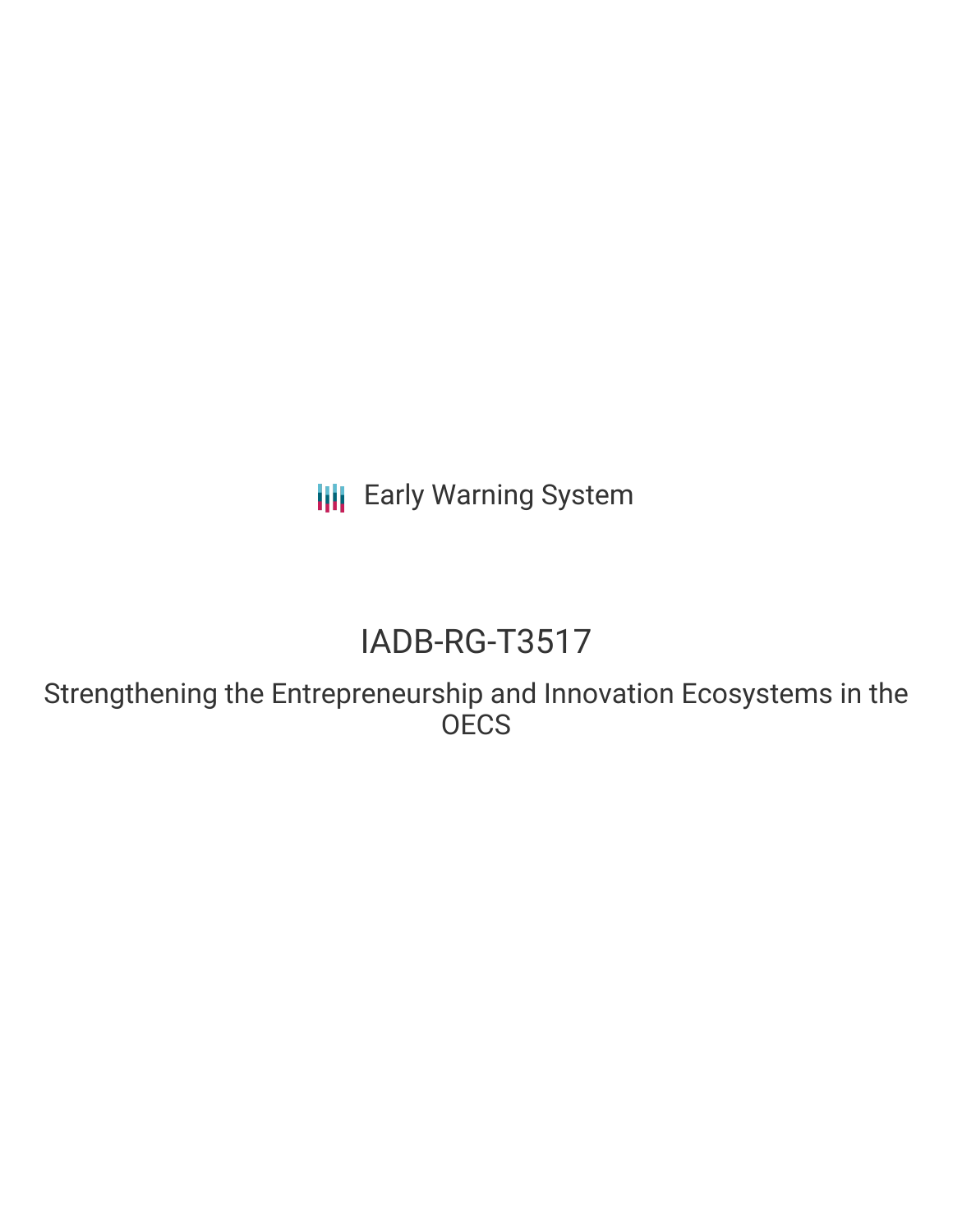

## Early Warning System Strengthening the Entrepreneurship and Innovation Ecosystems in the OECS

#### **Quick Facts**

| <b>Countries</b>               | Antigua and Barbuda, Dominica, Grenada, St. Kitts and Nevis, St. Lucia, St. Vincent and the Grenadines |
|--------------------------------|--------------------------------------------------------------------------------------------------------|
| <b>Specific Location</b>       | <b>OECS</b>                                                                                            |
| <b>Financial Institutions</b>  | Inter-American Development Bank (IADB)                                                                 |
| <b>Status</b>                  | Approved                                                                                               |
| <b>Bank Risk Rating</b>        | C                                                                                                      |
| <b>Voting Date</b>             | 2020-01-23                                                                                             |
| <b>Borrower</b>                | Regional                                                                                               |
| <b>Sectors</b>                 | Industry and Trade, Technical Cooperation                                                              |
| <b>Investment Type(s)</b>      | Grant                                                                                                  |
| <b>Investment Amount (USD)</b> | $$0.60$ million                                                                                        |
| <b>Project Cost (USD)</b>      | \$1.60 million                                                                                         |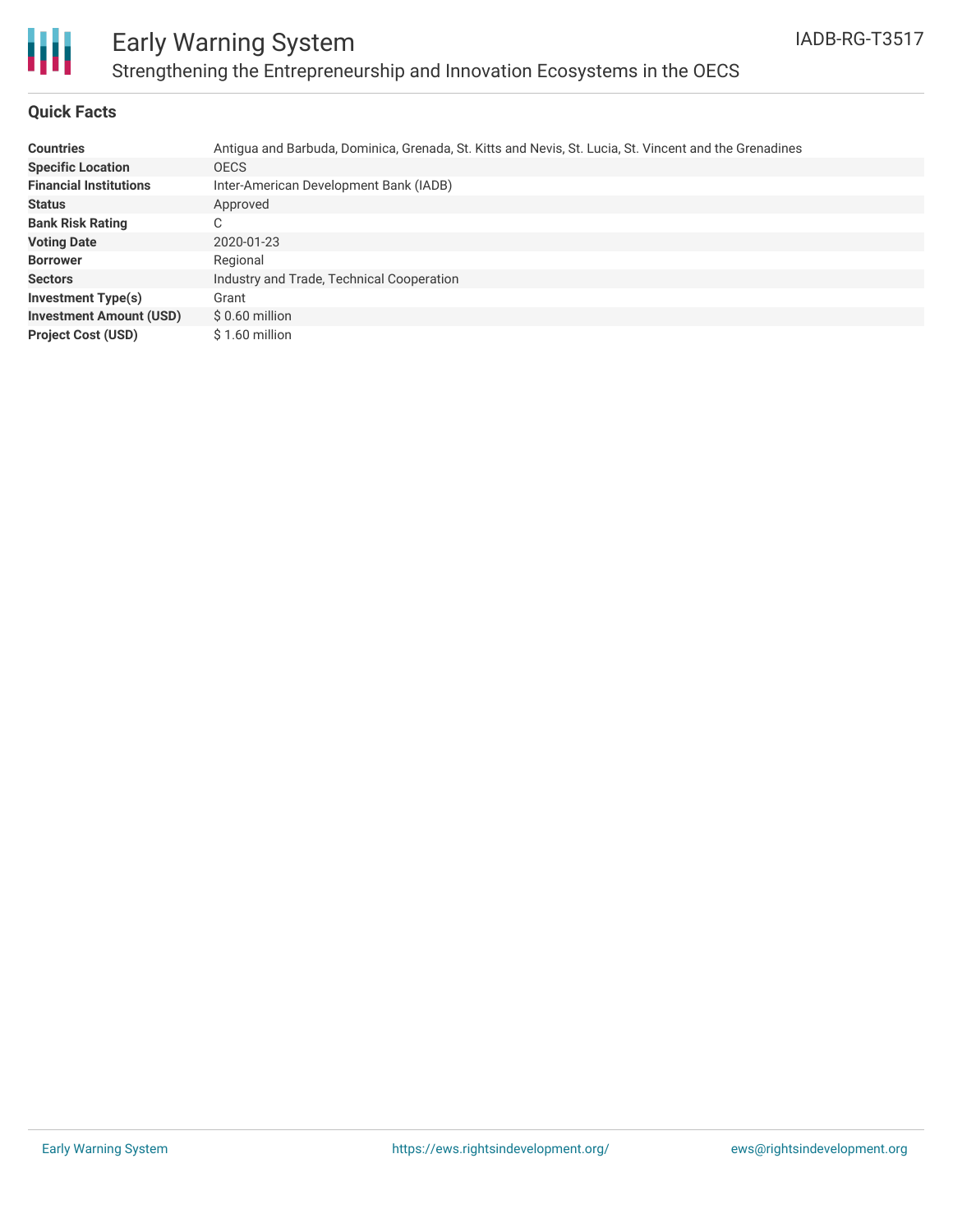

#### **Project Description**

The objective of this Technical Cooperation (TC) is to strengthen the entrepreneurship and innovation ecosystems of six member states of the Organisation of Eastern Caribbean States (OECS) through the provision of technical support for incubation of high-potential startups, acceleration of high-growth and high-potential small and medium enterprises (SMEs), and promoting the adoption of digital financial technology solutions by firms of all sizes.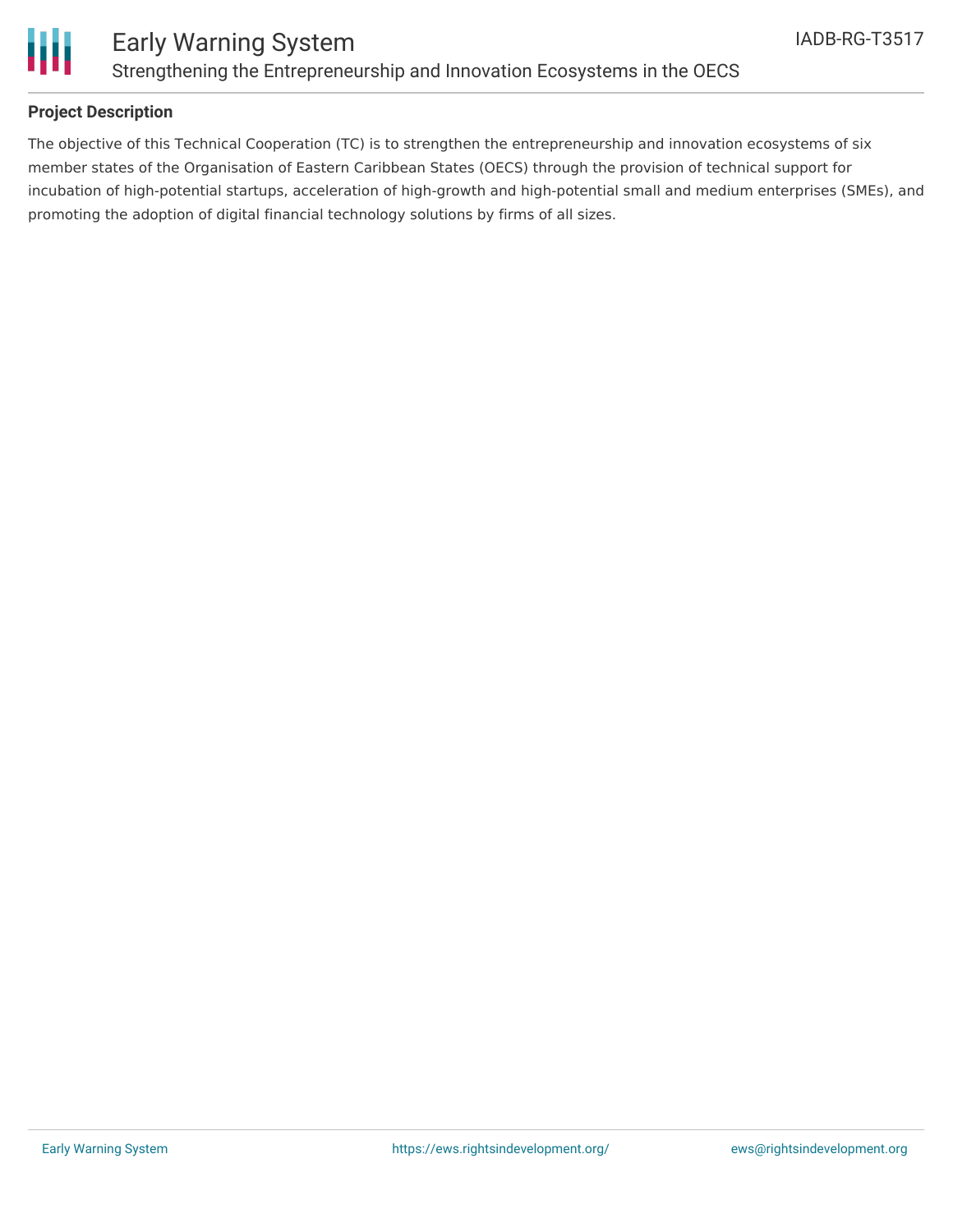

### Early Warning System Strengthening the Entrepreneurship and Innovation Ecosystems in the OECS

#### **Investment Description**

• Inter-American Development Bank (IADB)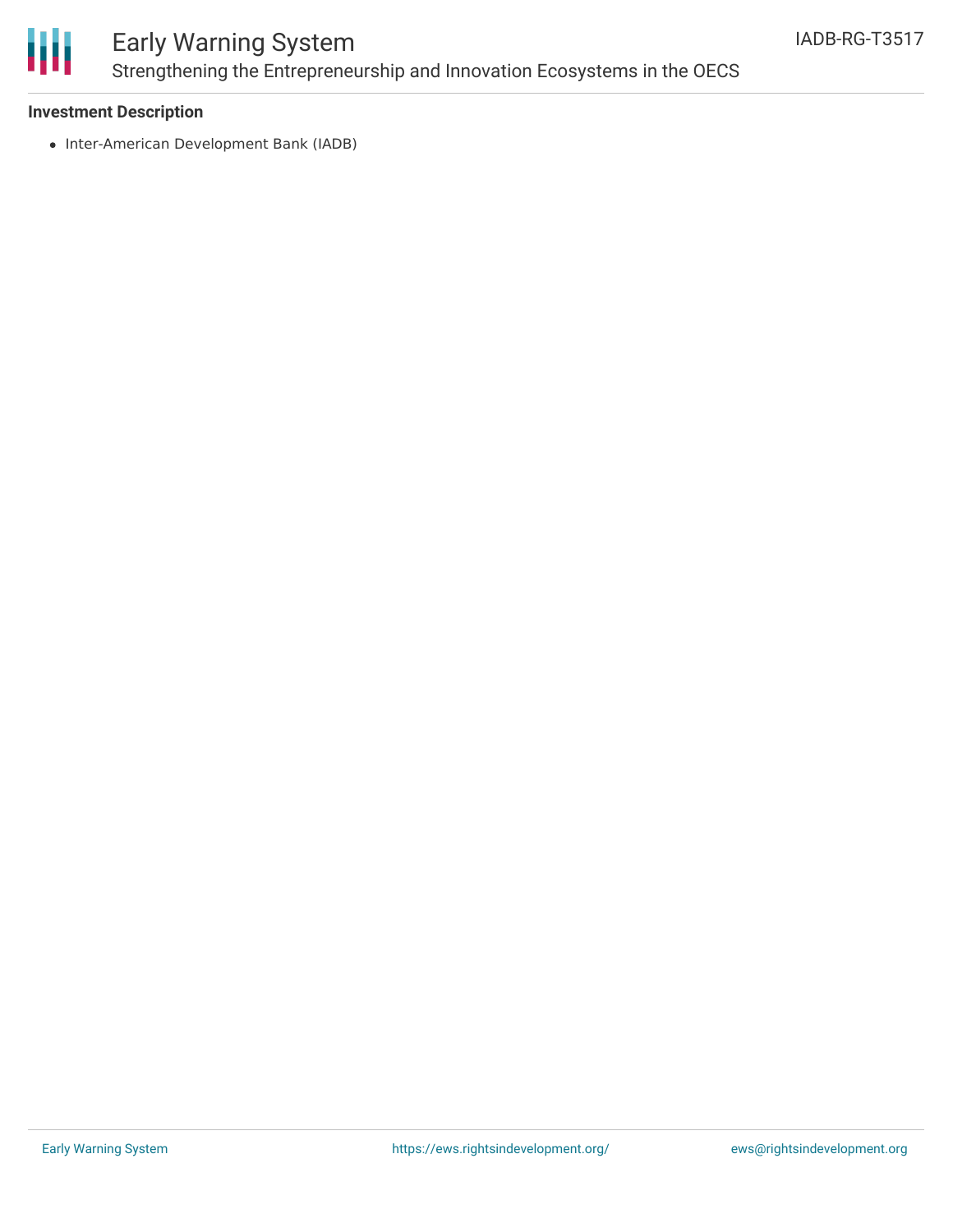

#### **Contact Information**

#### ACCOUNTABILITY MECHANISM OF IADB

The Independent Consultation and Investigation Mechanism (MICI) is the independent complaint mechanism and fact-finding body for people who have been or are likely to be adversely affected by an Inter-American Development Bank (IDB) or Inter-American Investment Corporation (IIC)-funded project. If you submit a complaint to MICI, they may assist you in addressing the problems you raised through a dispute-resolution process with those implementing the project and/or through an investigation to assess whether the IDB or IIC is following its own policies for preventing or mitigating harm to people or the environment. You can submit a complaint by sending an email to MICI@iadb.org. You can learn more about the MICI and how to file a complaint at http://www.iadb.org/en/mici/mici,1752.html (in English) or http://www.iadb.org/es/mici/mici,1752.html (Spanish).